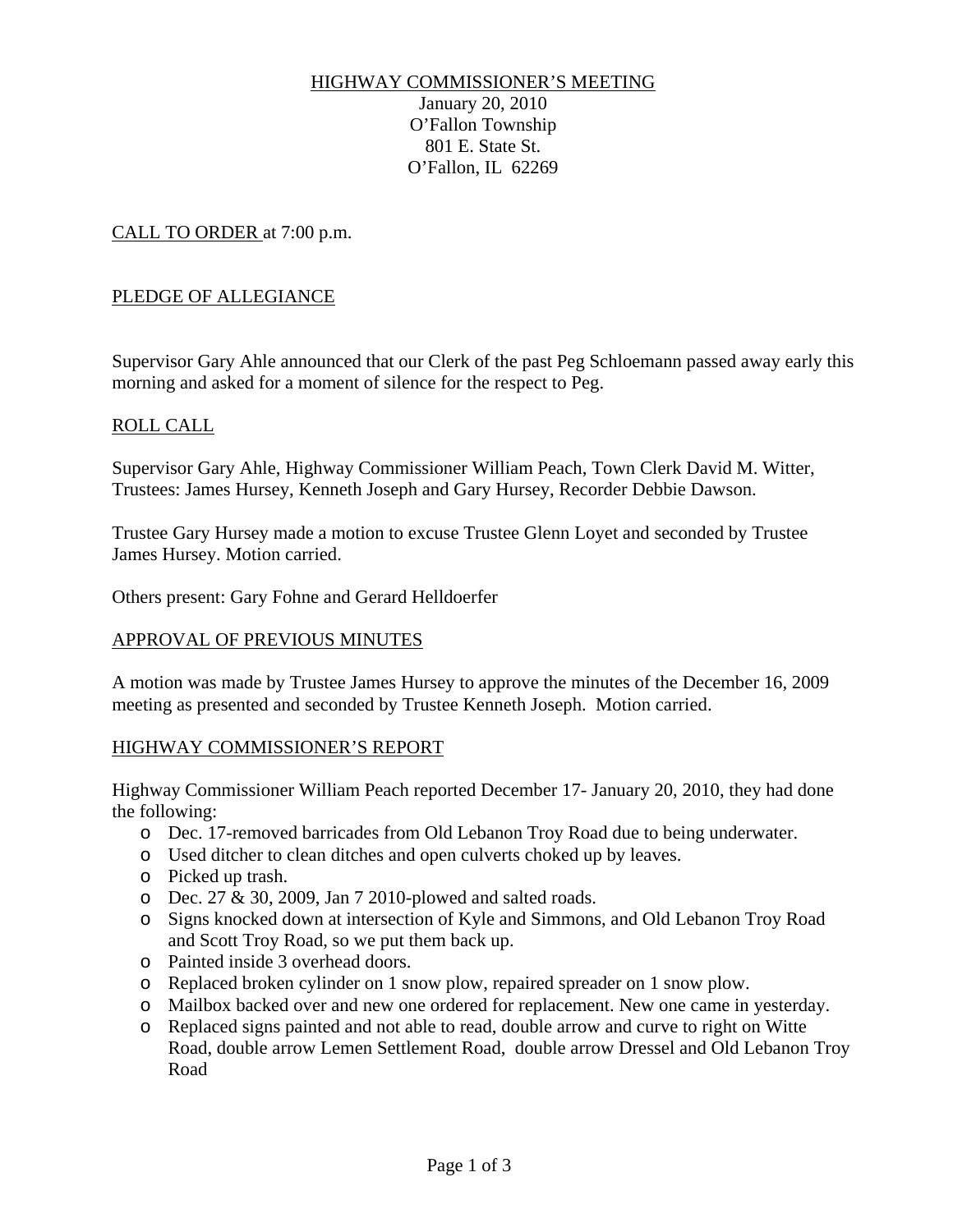## UNFINISHED BUSINESS

Highway Commissioner Peach stated that he attended a Storm Water meeting in Belleville and they keep adding on what we have to do on the mandates, things that need to be kept in the reports.

Highway Commissioner Peach attended the Board of Directors meeting in Bloomington

#### NEW BUSINESS

Highway Commissioner Peach he reported that he had received a phone call at 4:10p.m. on the land on the sewer project on Behrens and Carson and there will be bids in the paper this weekend after a 2 month delay from the City trying to decide if they were going to force the people to sign a pre-annexation agreement and finally they gave in because we are running out of time on the project. They will be going out for bids right away and hopefully get it started and still get it finished before the deadline.

## APPROVAL OF HIGHWAY COMMISSIONER'S BILLS

| Road & Bridge  | \$19,105.60 |
|----------------|-------------|
| Permanent Road | 45,610.25   |
| Bridge         |             |

Trustee Gary Hursey questioned two of the Highway Commissioner bills, one being Gonzales and the other was RGB. Discussion followed.

Trustee Kenneth Joseph made a motion to authorize the bills of the Highway Commissioner as presented and seconded by Trustee Gary Hursey. Roll Call: Hursey J.–aye; Ahle–aye; Joseph–aye and Hursey G.-aye. Motion Carried.

PUBLIC INPUT

None.